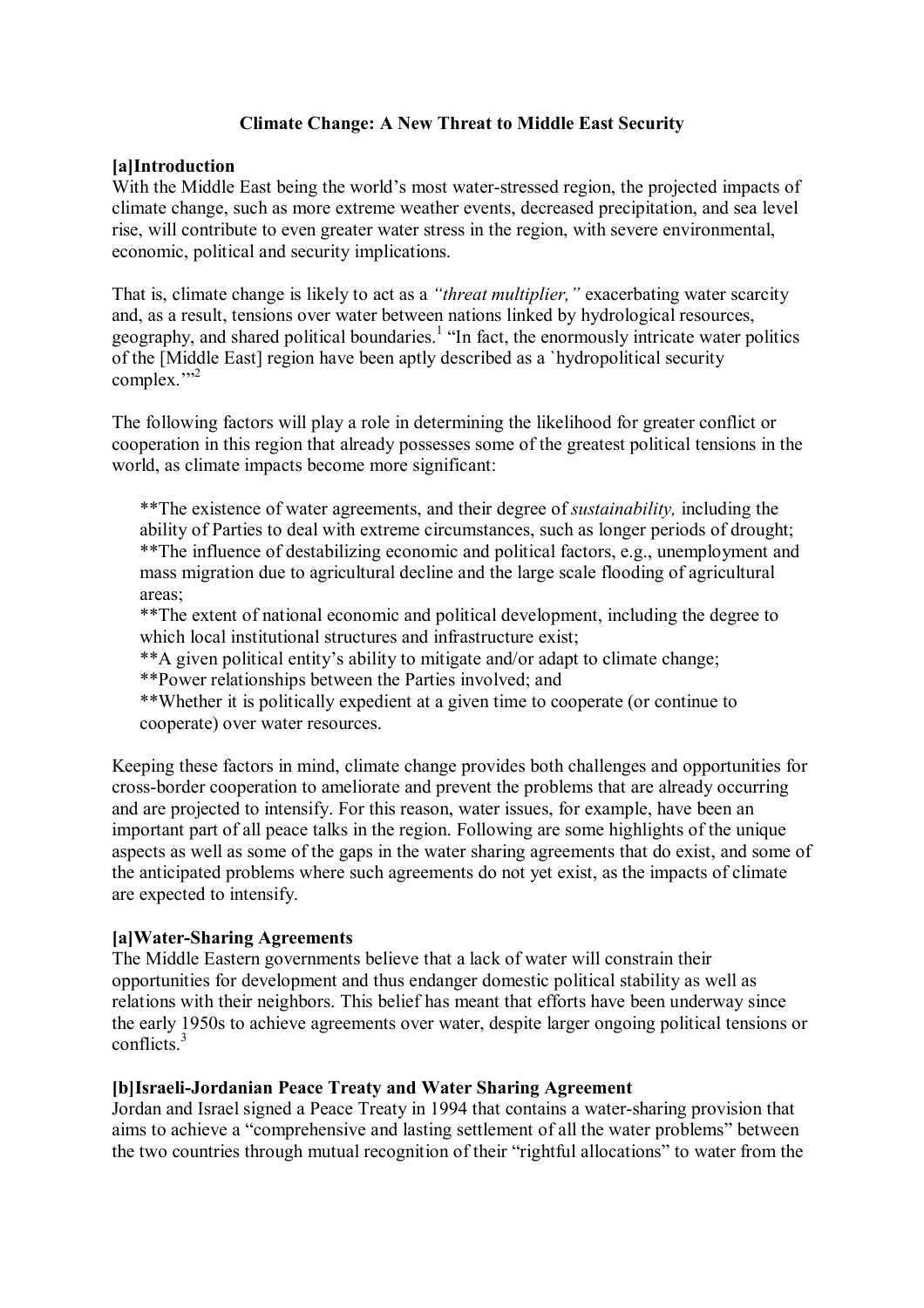Jordan River and the Yarmouk River.<sup>4</sup> It also aims to achieve mutual cooperation in the development of existing and additional water resources. Specifically, it allocates:

\*\*For Israel – 25 million cubic meters (mcm) per year from the Yarmouk River;<sup>5</sup> \*\*For Jordan  $-40$  mcm per year from the Jordan River;<sup>6</sup> and, \*\*For Jordan – Jordan and Israel cooperate to try to find an additional 50 mcm per year of potable water for Jordan and develop a plan within one year (from the time of the Treaty signing) to do so.<sup>7</sup> This supply for Jordan has not yet been found.

This treaty is reputed to be "one of the most creative water treaties on record," because it has Israel "storing" water for later transfer to Jordan.<sup>8</sup>

However, Israel and Jordan are already finding it difficult to meet their water-sharing obligations. Tensions occurred in 1999, when a severe drought caused Israel to indicate that it was unable to meet its water delivery schedule to Jordan and, therefore, to raise the possibility that it would not transfer the requisite water allocation. Jordan, in turn, threatened to take "appropriate actions" against Israel.<sup>9</sup> More recently Jordan has been unable to provide Israel with its share of the Yarmouk River, possibly due to over extraction upstream by Syria. These incidents highlight significant weaknesses in the water agreement, and thereby illustrate the need for water-sharing agreements to be able to foresee and address extreme circumstances to help mitigate the potential for conflict.<sup>10</sup>

Undoubtedly, Israel and Jordan will find it even more difficult to meet future Treaty obligations, with the various predicted climatic changes. In particular, decreased precipitation and more evapotranspiration (and/or more extreme weather events) mean that the average storage volume in surface reservoirs could decline by as much as  $25$  percent by  $2100$ .<sup>11</sup>

The fact that there is a water-sharing agreement in place is an important factor in considering the two countries' abilities to peacefully allocate and share scarce water resources, in light of projected climate impacts, as well as population and demand growth projections, and might help avoid potential conflict in the future. The fact that difficulties already are being faced in fulfilling commitments on both sides, however, raises some questions as to the agreement's sustainability, given these expected changes. Each country's relative ability to mitigate and adapt to climate change will also affect the Treaty's sustainability.

More specifically, new demand- and supply-side water management policies are essential to help mitigate and adapt to climate change, continue to meet water-sharing obligations, reduce political tensions, and restore the Lower Jordan River. This is the case, particularly in Jordan, where rural communities and the agricultural sector are important to the support of the Hashemite Kingdom. The late King Hussein of Jordan said that "water is the one issue that could drive the nations of this region to war."<sup>12</sup>

In other words, the overall Treaty could be jeopardized due to increased political instability. In Jordan, 70 percent of water resources are allocated to agriculture and, in Israel, 50 percent of water resources typically are directed toward that sector. Yet, for both countries, agriculture's contribution to Gross Domestic Product (GDP) is no more than 3 percent. Demand-side policy changes are needed to encourage a less water-intensive form of crop production and to fewer exports of such water-intensive crops ("virtual water") from the water-poor Middle East to the relatively water-rich European nations and Gulf States. In addition, alternative investments must be made in support of diversifying farmer incomes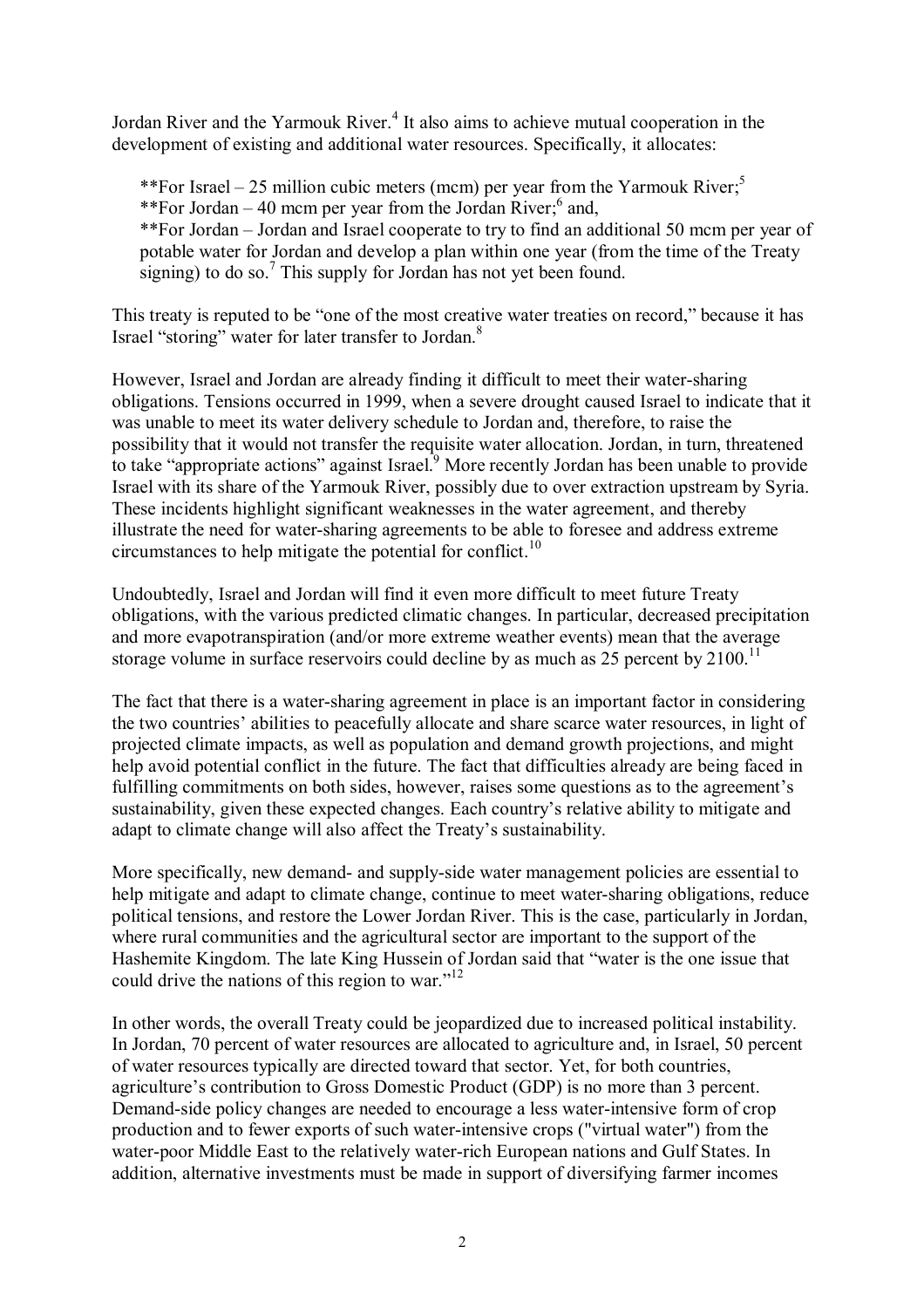away from agriculture, toward more economically and environmentally sustainable land uses, such as rural-tourism.

The water-sharing agreement also does not contain a provision for including other riparians, notably, the Palestinians, Syrians or Lebanese (all of whom share the Jordan Basin), an omission which, in the future, might lead to additional controversies. Adding other riparians to the Treaty would likely contribute to making the treaty more sustainable and to fostering broader regional cooperation. Thus, a multilateral water-sharing agreement will almost certainly be required in the future.

## **[b]Israeli-Palestinian Interim Agreement**

In 1995, Israel and the Palestinian Authority (PA) signed an Interim [peace] Agreement (Oslo II Accords).<sup>13</sup> Because of the already-existing political tensions and the need to share increasingly-scarce water resources, Annex III, Article 40 of the Interim Status Agreement was designed to address water and sewage issues by recognizing Palestinian water rights. It allocates 28.6 mcm per year to the Palestinians for domestic consumption and recognizes that the PA will need approximately 70-80 mcm per year of water in the future; and, the Palestinians requested far more.<sup>14</sup> Water, therefore, was ultimately left as one of five major issues to be addressed in the Final Status negotiations, because it remains so highly contentious.

Climate change impacts will likely exacerbate difficulties between Israel and Palestine, particularly since final water agreements are not yet in place. More extreme weather events will mean rainwater will run more quickly over the surface of the land. Consequently, much less water will be absorbed into the ground water of the shared Mountain Aquifer, which is the main source of drinking water for Palestinians in the West Bank as well as for many Israelis. Eighty percent of the waters of the Mountain Aquifer are presently consumed by Israel.

Overexploitation is a real concern. If the groundwater resource is over pumped beyond the "safe yield," this could increase the salinity of the Mountain Aquifer and affect the recharge potential, which ultimately could lead to permanent damage. And, while the PA is presently restricted in extracting water from the Mountain Aquifer without prior Israeli approval, as water resources become increasingly scarce, the necessity and likelihood of doing so will increase.

Because of domestic and agricultural needs, the PA will be seeking larger amounts of water from the Mountain Aquifer and access for the first time to Jordan River waters. The Lower Jordan River has had all of its fresh water diverted by Israel, Syria and Jordan and little more than sewage today makes its way down the River to the Palestinian West Bank. Climate change is predicted to reduce precipitation in the Jordan Valley even further. Independent and joint actions by the two Parties will be needed to address climate impacts and water needs. Israel, in particular, will have to make significant reforms in these regards.<sup>15</sup> At the same time, the PA and Israel remain at odds over the issue of water rights and the basis for allocations. The fact that there is an Interim Agreement in place and discussions over water resources were ongoing throughout the Second Intifada, and since, could signal an opportunity for the two Parties to eventually reach a longer-term water-sharing agreement.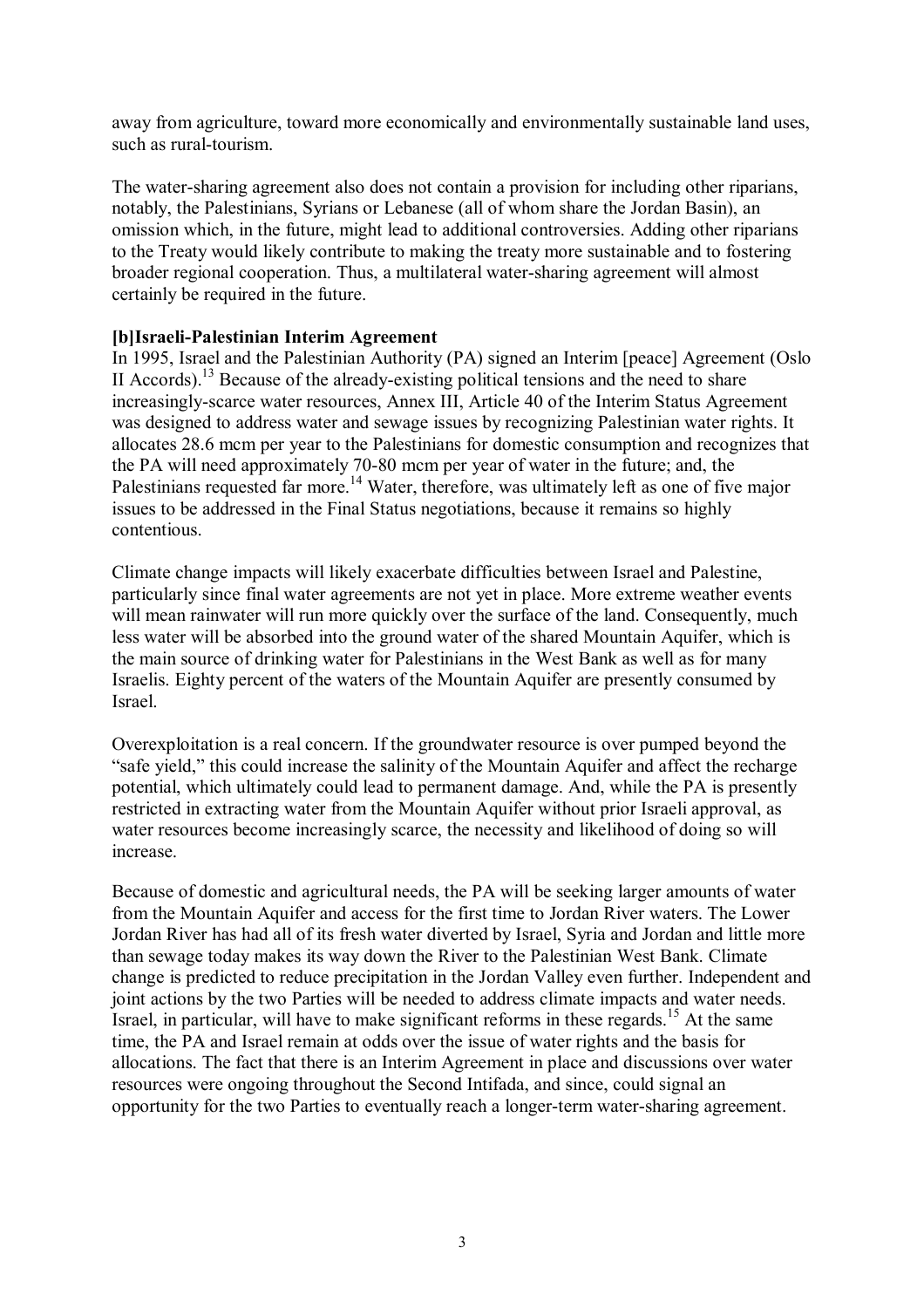As noted above, a multilateral arrangement that includes Israel, Palestine, Jordan, Syria and Lebanon would likely ensure a more sustainable agreement. Third parties, such as the United States and/or the European Union, should facilitate such an accord.

## **[b]Syria-Jordan and Yarmouk Water Agreements**

Jordan and Syria also have a water allocation agreement.<sup>16</sup> It has been renegotiated several times under circumstances detrimental to Jordan, such that the Jordanians feel that their interests have been compromised. Consequently, tensions are often high between Jordan and Syria over water allocations of the Yarmouk River and ground water.

The fact that an agreement is in place is valuable. However, the extent of violations, and anticipated reduced water availability due to climate change, mean that such tensions can only be expected to grow, and thereby call into question the agreement's sustainability.

## **[b]Lack of Water Agreements and Peace Treaties: Syria, Lebanon, and Israel**

Currently, there are no formal agreements between Israel and Syria or between Israel and Lebanon. Both Lebanon and Syria currently have adequate water supplies.<sup>17</sup> However, with projected climate impacts, including reductions in precipitation, altered rainfall distribution patterns, and increased evapotranspiration, as well as projected population growth, available water resources will decline and likely will be insufficient to meet projected demand.

For example, available water resources are expected to decline by 15 percent for Lebanon by 2020.<sup>18</sup> The Litani is no longer expected to flow into the Mediterranean and reports have predicted that Lebanon will be unlikely to be able to meet local demand in the coming 10-15 years.<sup>19</sup> With these projected changes, Lebanon will likely seek to extract more water out of the Wazzani, which is one of the tributaries of the Jordan River that is shared with Israel. This is likely to lead to greater political instability between these two nations. Several years ago, Israel said that Lebanese attempts to divert water were a "casus belli," that is, a cause of war.<sup>20</sup> This "incident" required third party intervention to prevent a heightened conflict.

Syria and Israel share the resources of the Jordan River and the Sea of Galilee. Syria, like the other riparians of the Jordan River, is already using about 95 percent or more of its "annual renewable freshwater supply."<sup>21</sup> Syria is expected to experience water shortages by 2020.<sup>22</sup> With 30 percent of the waters of the Sea of Galilee originating in the Golan Heights, the return of the Golan to Syria and the water and related physical security issues at stake are intricately linked. As climate change becomes a "threat multiplier" by making scarce water resources more so, and by tending to lead toward increased tensions over resources in the region, the lack of formal water-sharing agreements now between these countries could make the possibility of achieving such agreements in the future much more difficult and could increase the risk of future tensions or conflicts.

### **[a]Socioeconomic Factors**

Climate change's far-reaching consequences will differ greatly depending on geography and economic conditions, with the poorest populations most likely being hit the hardest. As at least one expert has noted, "human economic behavior and global environmental change may pose for people with a high degree of societal and environmental vulnerability a `survival dilemma $\cdots$ <sup>23</sup>

Moreover, 800 million people currently are at risk of hunger, and malnutrition causes nearly four million deaths each year, most of them in Africa. With projected temperature increases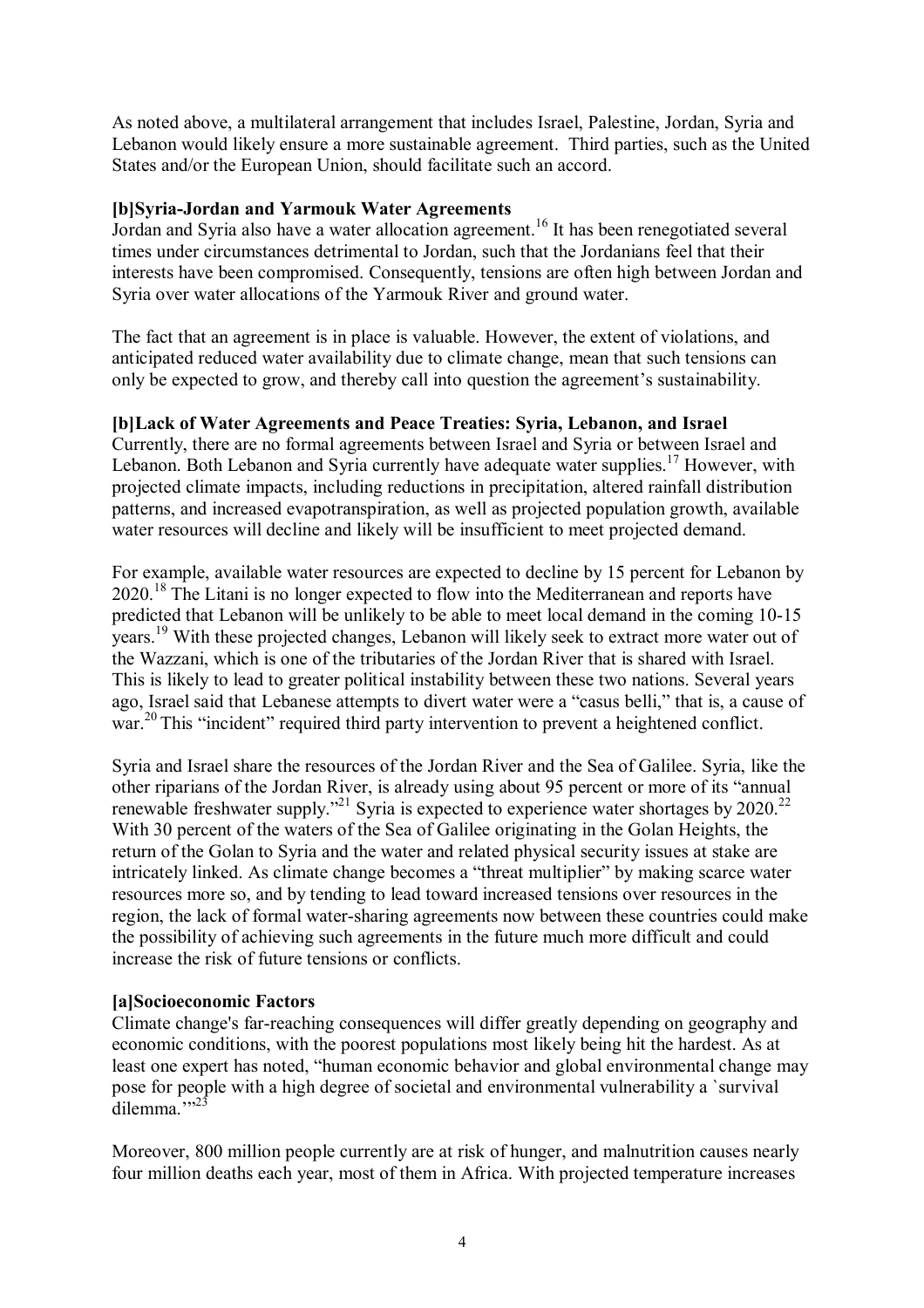of two to three degrees Celsius, 30 to 200 million more people will be at risk of hunger, and this figure will increase rapidly with higher temperature increases. This trend can largely be attributed to the fact that approximately 75 percent of the poorest populations rely on agriculture for their economic livelihoods.<sup>24</sup> Even though some countries would benefit from a modest temperature increase, the Least Developed Countries will not be able to adjust their crop patterns easily. Temperature increases of three to four degrees Celsius would result in declines in crop yields in Africa, Western Asia and the Middle East by 15 to 35 percent.

For example, already poor Jordanian and Palestinian farmers will have their livelihoods threatened further. In the Palestinian West Bank, up to 30 percent of GDP is presently dependent on subsistence agriculture. And, with no industry or tourism, and few job opportunities in neighboring states, Palestinians are becoming even more dependent on subsistence agriculture for their livelihoods. Unfortunately, less water recharge in the Mountain Aquifer will result in less water output in springs, the West Bank's main water source for agriculture. Less water for agriculture will mean that Palestinians in Gaza (assuming there is no blockade in place) will not be able to export food to Israel and Europe for hard currency – and survival.

Egyptians, too, also depend heavily on agriculture, particularly in the predominantly rural areas. Yet, loss of productive agricultural lands in Egypt due to climate change could lead to a 20 percent drop in wheat and maize production by 2050. Moreover, agricultural production will be under further threat, due to expected sea level rise, for example, in the Nile Delta. To elaborate, a one-half meter climate-induced rise in sea level, for example, could displace two to four million Egyptians by 2050 (see graphic).<sup>25</sup> An anticipated one meter rise could displace six to eight million Egyptians.<sup>26</sup>



Potential impacts of 0.5 and 1 meter sea level rise in the Nile Delta *Source: Cartographer/Designer, Otto Simonett, UNEP/GRID –Arendal*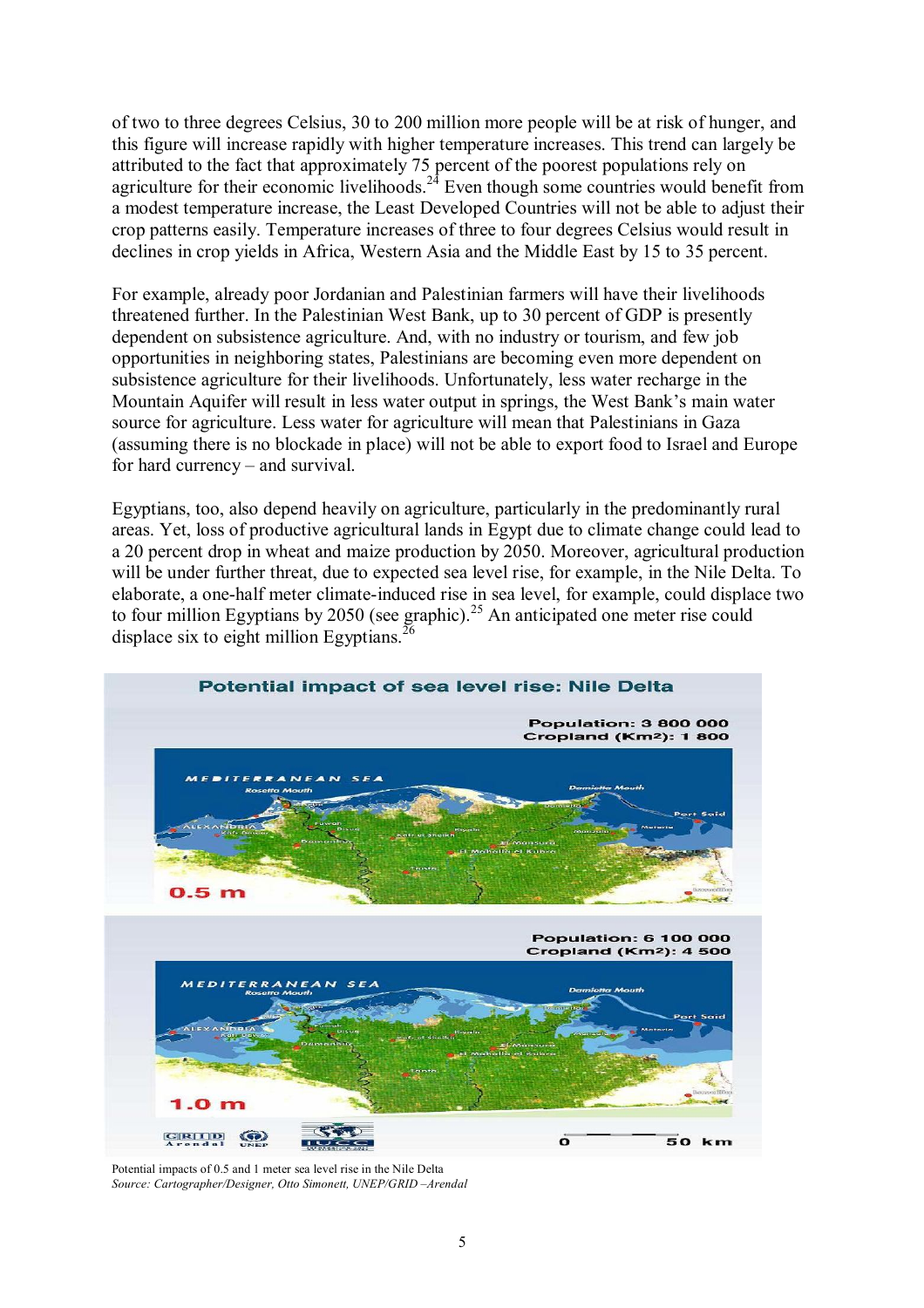Even without taking climate change into account, Egypt already is facing water supply shortages and cannot meet its agricultural, industrial and domestic levels of demand. The creation of water and food shortages, and large numbers of displaced people and even greater unemployment due to loss of agricultural lands, industries, and infrastructure from climateinduced precipitation declines and sea level rise, will not only affect livelihoods, but also will increase competition for existing resources, which could lead to internal migration. Consequently, these factors will likely further erode public confidence in the Egyptian Government, with potential for political unrest and for radical fundamentalism to grow. The Muslim Brotherhood as the leading opposition, threatens the current regime's hold on power.<sup>27</sup> A new regime may have a different attitude towards peace with its neighbors with drastic regional security ramifications.

Several U.S. security experts have noted that "in the developing world, even a relatively small climatic shift can trigger or exacerbate food shortages, water scarcity, destructive weather events, the spread of disease, human migration, and natural resource competition. These crises are all the more dangerous because they are interwoven and self-perpetuating: water shortages can lead to food shortages, which can lead to conflict over remaining resources, which can drive human migration, which, in turn, can create new food shortages in new regions."<sup>28</sup> In fact, the term "climate refugees" was coined in recent years. The number of these climate refugees is estimated to reach or even exceed 200 million people by 2050 due to uninhabitable land, extreme weather events, desertification, sea level rise and/or the salinization of agricultural lands. Along these lines, the question will arise as to whether such persons or refugees will be allowed to enter other countries, and how these issues will be addressed<sup>29</sup>

The projected damage in Egypt mentioned above could lead not only to internal migration but also to migration out of the country. People trying to cross political boundaries in the region could face problems and not be allowed to enter a neighboring state. Cross-border political tensions due to the Darfur conflict and the related refugee issue already exist between Sudan and Egypt as is the case between Israel and Egypt with thousands of Sudanese refugees now crossing from Egypt to Israel.

### **[a]Conclusions and Recommendations**

Existing water resources in the Middle East are inadequate to meet each country's current internal agricultural, domestic and other usage, let alone to meet the needs of new transboundary water agreements or the minimum water needs of nature.

The political, economic, and physical security risks that could result from the potential water shortages, due to projected climate changes are of such a magnitude that preventive actions must be taken now to protect the security of the region.

Countries that have water-sharing agreements and/or broader "peace" agreements in place might find it easier to cooperate towards sustainable solutions provided there is the political will to do so. Where no or only interim agreements exist, it is important to finalize such arrangements now, because, with anticipated climate changes, water-sharing arrangements will only become politically more difficult to achieve. Third parties will need to facilitate bilateral and regional long-term solutions.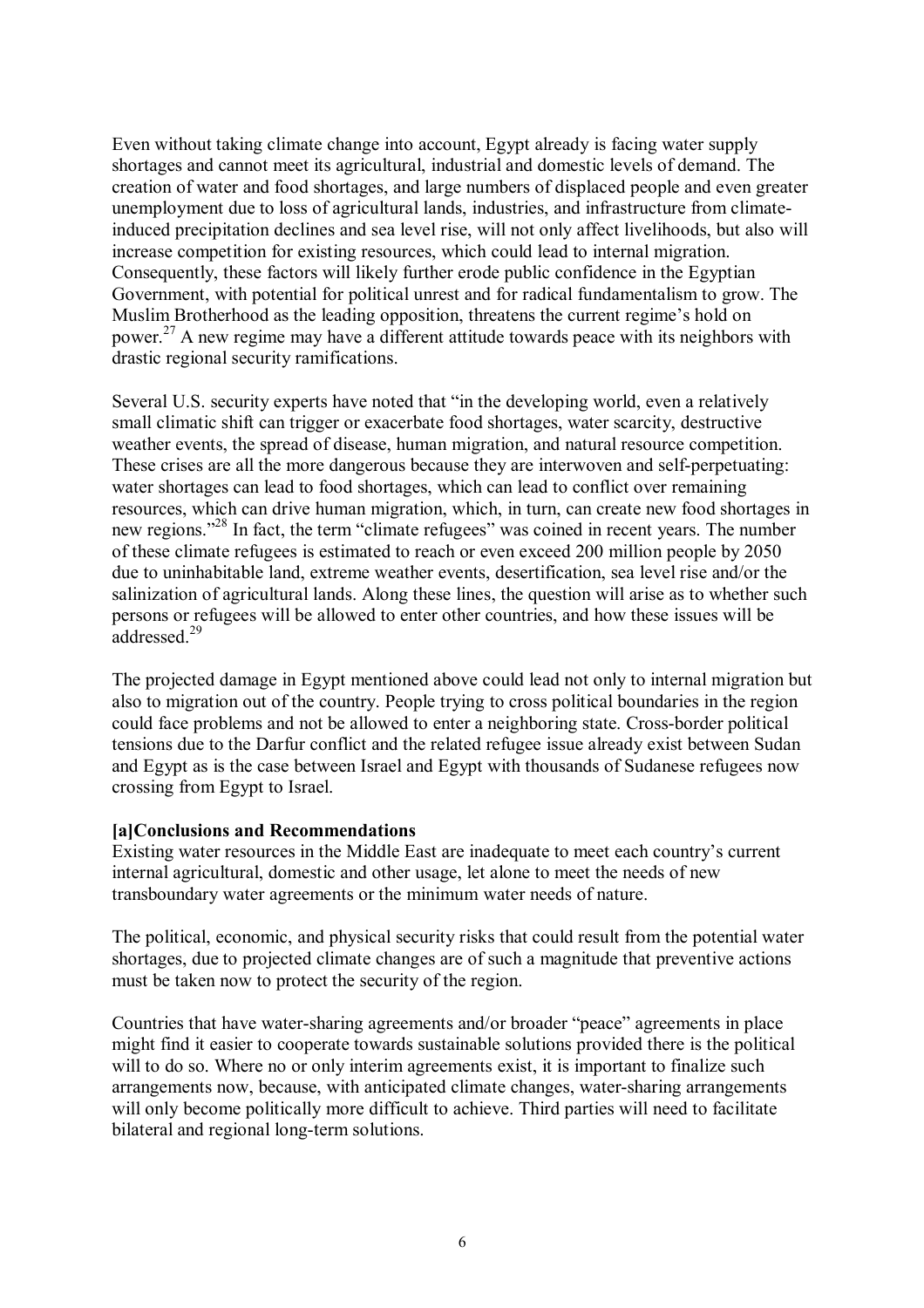Other factors, such as each country's level of institutional, economic, and infrastructure development will determine the extent to which it is affected by climate and its ability to mitigate and adapt to climate change. Aid agencies therefore should tailor assistance programs to recipient Middle East countries with climate change policy objectives in mind.

Countries will have to act domestically, with near-term and long-term planning that consists of mostly demand-side but also some supply-side water and energy management policies.

Demand management policies should be the first option to be adopted by Middle East countries. Less fresh water for agriculture, an expanded use of recycled wastewater, and alternative income support mechanisms for rural communities should become the norm. Along these lines, more domestic water conservation is critical. To help achieve this goal, measures such as government incentives for water conserving policies and technologies, for example, waterless toilets and rainwater harvesting are essential.

Supply-side options, such as sea water desalination, which are presently promoted throughout the region, are energy intensive, contributing to increased greenhouse gas emissions that further exacerbate climate change. Desalination technology is also not equally affordable to the different countries in the region. Though the region is blessed with sunshine, it lags behind in investments in solar power. Desalination based on solar energy could be the basis for more sustainable supply-side water management options. Cross-border cooperation for sustainable solutions that involve water conservation technology transfer and joint development of large solar fields, for example, could not only help water security but advance political security, as well.

Without combined national, regional, and international commitments to deal with the climate crisis, climate change will become the new and real threat to Middle East security with spillover security implications for the rest of the world.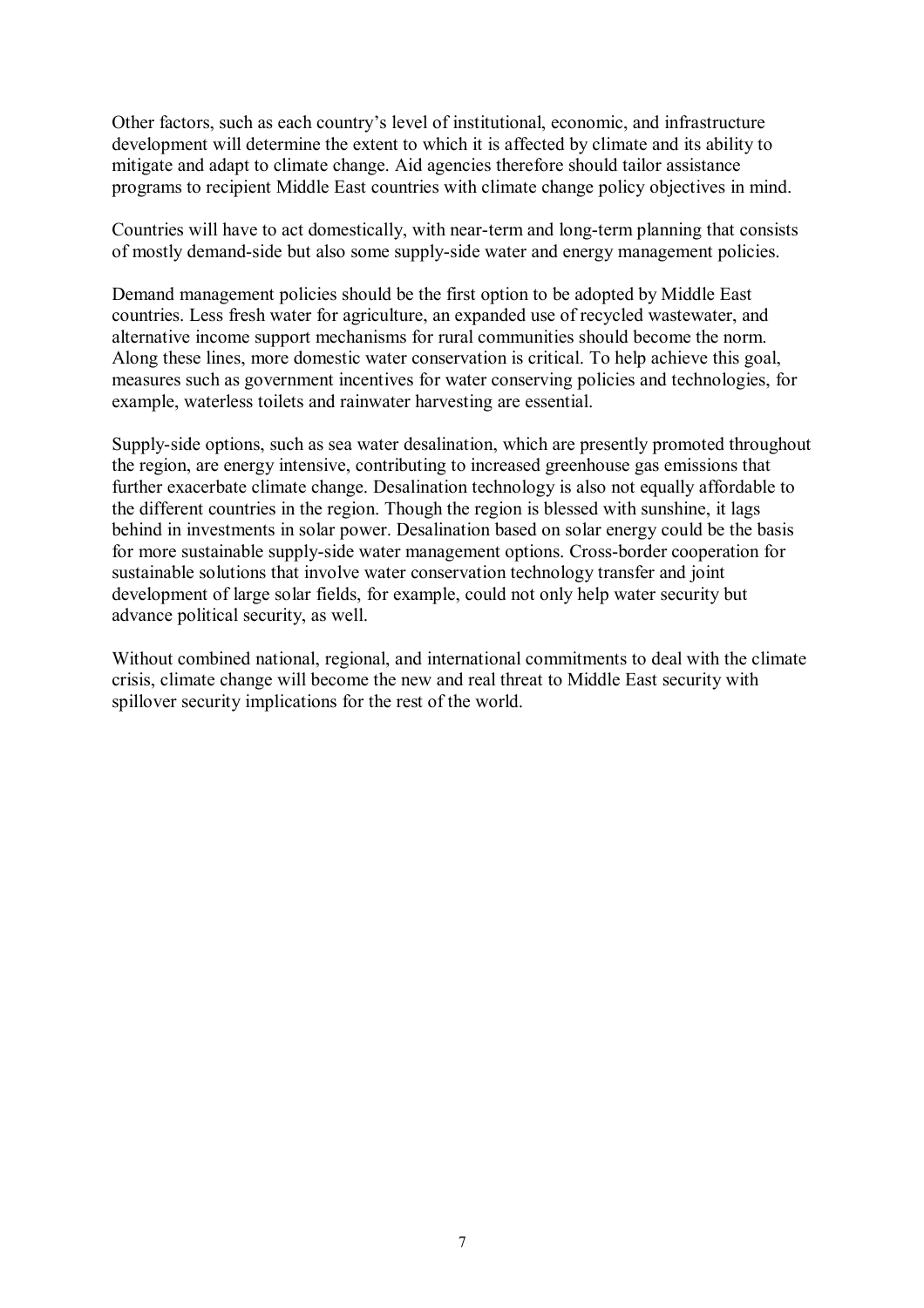### **References for Climate and Security Chapter, FoEME, Ladeene Freimuth, et. al.:**

<sup>1</sup> The CNA Corporation (2007) "National Security and the Threat of Climate Change", Washington, DC, p24, available at http://securityandclimate.cna.org/report/National%20Security%20and%20the%20Threat%20 of%20Climate%20Change.pdf

<sup>2</sup> Campbell, K, and Podesta J, Ogden P, Fuerth L, Woolsey J, et al  $(2007)$  "The Age of New Consequences: the Foreign Policy and National Security Implications of Climate Change", a project of the Center for Strategic and International Studies (CSIS) and the Center for a New American Security (CNAS), Washington, DC, p60, available at http://www.csis.org/media/csis/pubs/071105\_ageofconsequences.pdf

<sup>3</sup> Brauch, H G (2003) *Security and Environment in the Mediterranean: Conceptualizing Security and Environmental Conflicts,* Springer, (ed), p729

<sup>4</sup> Israel-Jordan Peace Treaty, "Article 6, Water", available at http://www.kinghussein.gov.jo/peace\_6-15.html

<sup>5</sup> Israel-Jordan Peace Treaty, "Annex II, Water Related Matters", available at http://www.kinghussein.gov.jo/peace\_annexII.html

<sup>6</sup> Israel-Jordan Peace Treaty, "Annex II, Water Related Matters", available at http://www.kinghussein.gov.jo/peace\_annexII.html

<sup>7</sup> Israel-Jordan Peace Treaty, "Annex II, Water Related Matters", available at http://www.kinghussein.gov.jo/peace\_annexII.html

<sup>8</sup> Medzini, A and Wolf, A (2004) "Towards a Middle East at Peace: Hidden Issues in Arab-Israeli Hydropolitics", in *Water Resources Development,* vol 20, pp193-204, available at http://www.transboundarywaters.orst.edu/publications/Medzini\_&\_Wolf\_04.pdf

 $9^9$  Berland, A (2000) "The Water Component of the Peace Process between the Israelis and the Palestinians. Chapter 4", *Master's Thesis,* Fletcher School of Law and Diplomacy, Medford, available at

http://www.transboundarywaters.orst.edu/publications/related\_research/berland/berland\_toc.html

<sup>10</sup> Fischhendler, I (November 2007), Lecturer, Department of Geography, and Head of Environmental Planning and Policy Program, Hebrew University, Jerusalem, personal conversation

<sup>11</sup> Israeli Ministry of Environmental Protection (2000) *Israel National Report on Climate Change: First National Communication to the Conference of the Parties to the United Nations Framework Convention on Climate Change*, Jerusalem, p94

<sup>12</sup> National Environmental Trust (2005) *Global Warming in the Middle East and Central Asia*, Washington, DC, p19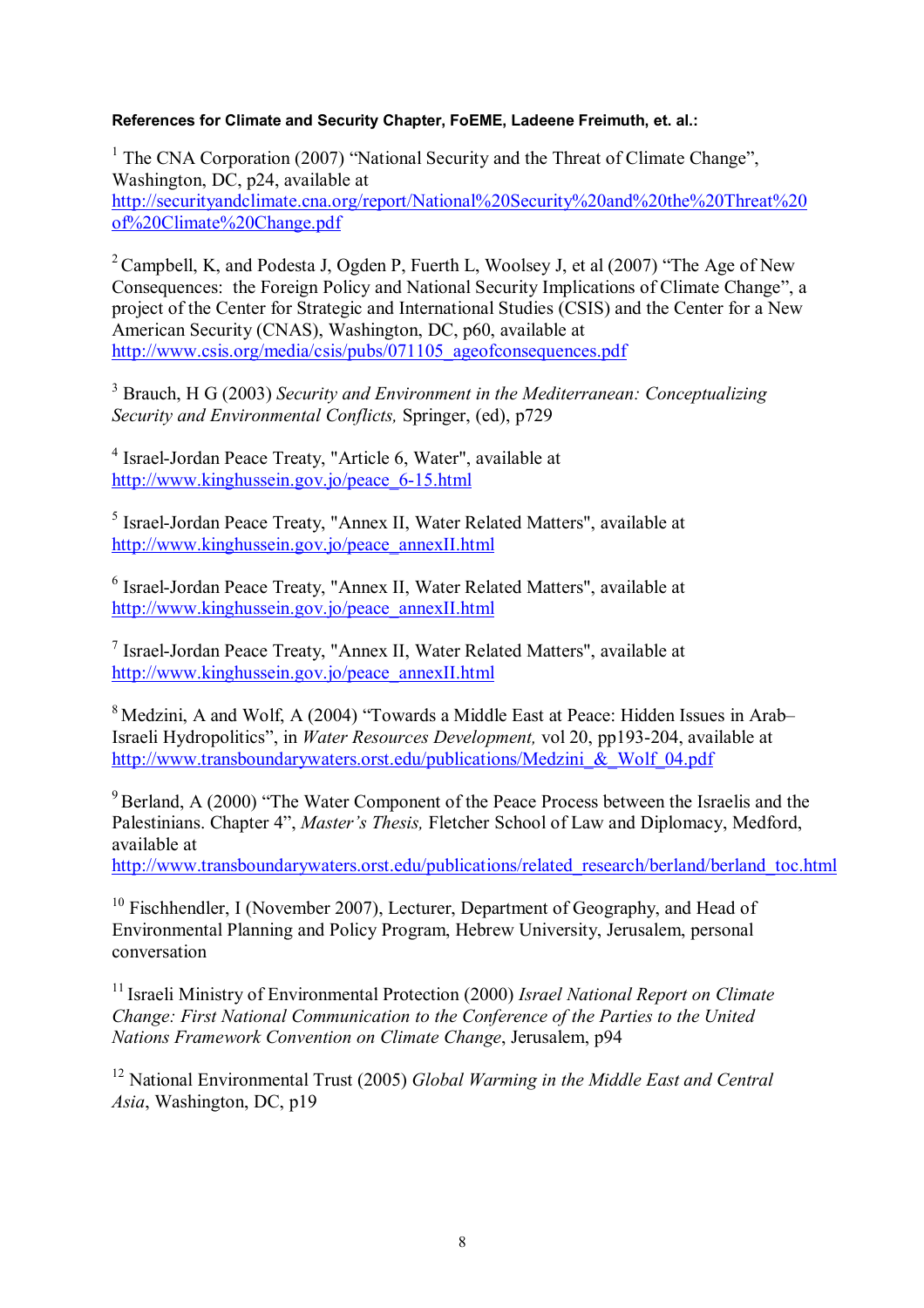<sup>13</sup> Libiszewski, S (1995) "Water Disputes in the Jordan Basin Region and Their Role in the Resolution of the Arab-Israeli Conflict" *Center for Security Studies and Conflict Research, 12,* pp85-6, available at http://www.mideastweb.org/Mew\_water95.pdf This agreement followed the previous Declaration of Principles of 1993, which established the Palestinian Water Administration Authority (PWA), and the Gaza-Jericho Agreement of 1994, which stipulates that all water and sewage systems and resources in the Gaza and Jericho areas shall be operated, managed and developed by the PWA. Accordingly, the PWA committed to pay Mekorot Water Co. (the Israeli water company) for the costs of water supplied and for the real expenses incurred in supplying water from Israel and to the PA.

<sup>14</sup> Israeli-Palestinian Interim Agreement, "Article 40", available at http://www.mfa.gov.il/MFA/Peace+Process/Guide+to+the+Peace+Process/THE+ISRAELI-PALESTINIAN+INTERIM+AGREEMENT+-+Annex+III.htm#app-40

<sup>15</sup> Tagar, Z (2007) *Nature, Agriculture and the Price of Water in Israel*, FoEME, Tel Aviv available at http://www.foeme.org/index\_images/dinamicas/publications/publ84\_1.pdf

<sup>16</sup> Syria is approximately 80 percent dependent on other countries for its renewable water sources, as noted by Raphaeli, Dr N "A Briefing Paper to the Staff of the Senate Foreign Relations Committee on Potential Water Conflicts in the Middle East", The Middle East Media Research Institute (MEMRI); Arabic News.com (1998) "Syria, Jordan sign al-Yarmouk water agreement", 24 November, available at http://www.arabicnews.com/ansub/Daily/Day/981124/1998112415.html

<sup>17</sup> Tropp, H and Jagerskog, A (2006) "Water Scarcity Challenges in the Middle East and North Africa," United Nations Development Programme (UNDP)/Stockholm International Water Institute (SIWI), Stockholm

<sup>18</sup> Nurse, L A (2007) "Climate Change: Some Implications for Children's Development," presentation for Annual Meeting of the Consultative Group, Early Childhood Care & Development, Santiago, 16 October (Dr. Nurse is an IPCC Lead Author for the *Fourth Assessment Report,* 2007 and is based at the University of the West Indies, Barbados)

<sup>19</sup> Ray, P (2004) "Multi-Objective Optimization Model for Examination of Water Reuse Potential in Lebanon," Civil Engineering, Tufts University, Medford, 25 May, p1, available at www.tufts.edu/tie/pdf/ray.pdf

<sup>20</sup> Deconinck, S (2006) "The Wazzani incident in the summer of  $2002 - a$  phoney war?". available at: http://www.waternet.be/jordan\_river/wazzani.htm

<sup>21</sup> Jutro, P, and Morrison, J, Wolf, A (1998) "Environmental Water Security: Lessons from the Southwestern U.S., Northwestern Mexico, and the Middle East," US Global Change Research Program (USGCRP) Seminar, 23 November (updated 3 November 2003), available at http://www.usgcrp.gov/usgcrp/seminars/981113FO.html

 $22$  Jutro, P, and Morrison, J, Wolf, A (1998) "Environmental Water Security: Lessons from the Southwestern U.S., Northwestern Mexico, and the Middle East," US Global Change Research Program (USGCRP) Seminar, 23 November (updated 3 November 2003), available at http://www.usgcrp.gov/usgcrp/seminars/981113FO.html